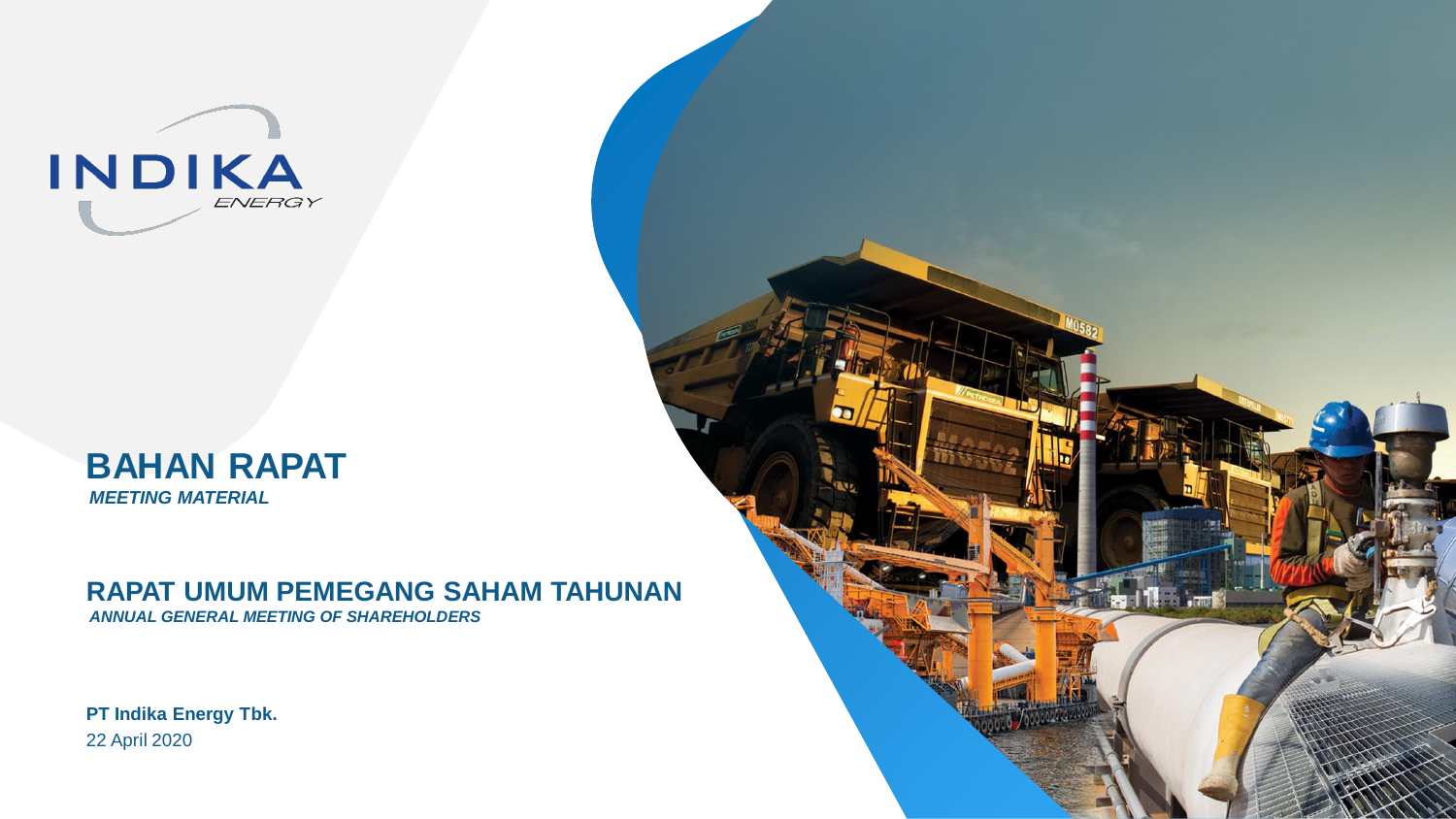### **RAPAT UMUM PEMEGANG SAHAM TAHUNAN** *ANNUAL GENERAL MEETING OF SHAREHOLDERS*

Rapat Umum Pemegang SahamTahunan ("Rapat") PT Indika Energy Tbk. ("Perseroan") akan diselenggarakan pada:

Hari/tanggal : Rabu, 22 April 2020 Tempat : Graha Mitra

Waktu : 10.00 WIB – selesai Jl. Jend. Gatot Subroto Kav.21 Karet Kuningan - Setiabudi Jakarta 12930

*Annual General Meeting of Shareholders ("the Meeting") of PT Indika Energy Tbk. ("the Company") will be held on:*

| Day/date | : Wednesday, 22 April 2020     |
|----------|--------------------------------|
| Time     | : 10.00 WIB - finish           |
| Venue    | : Graha Mitra                  |
|          | Jl. Jend. Gatot Subroto Kav.21 |
|          | Karet Kuningan - Setiabudi     |
|          | Jakarta 12930                  |

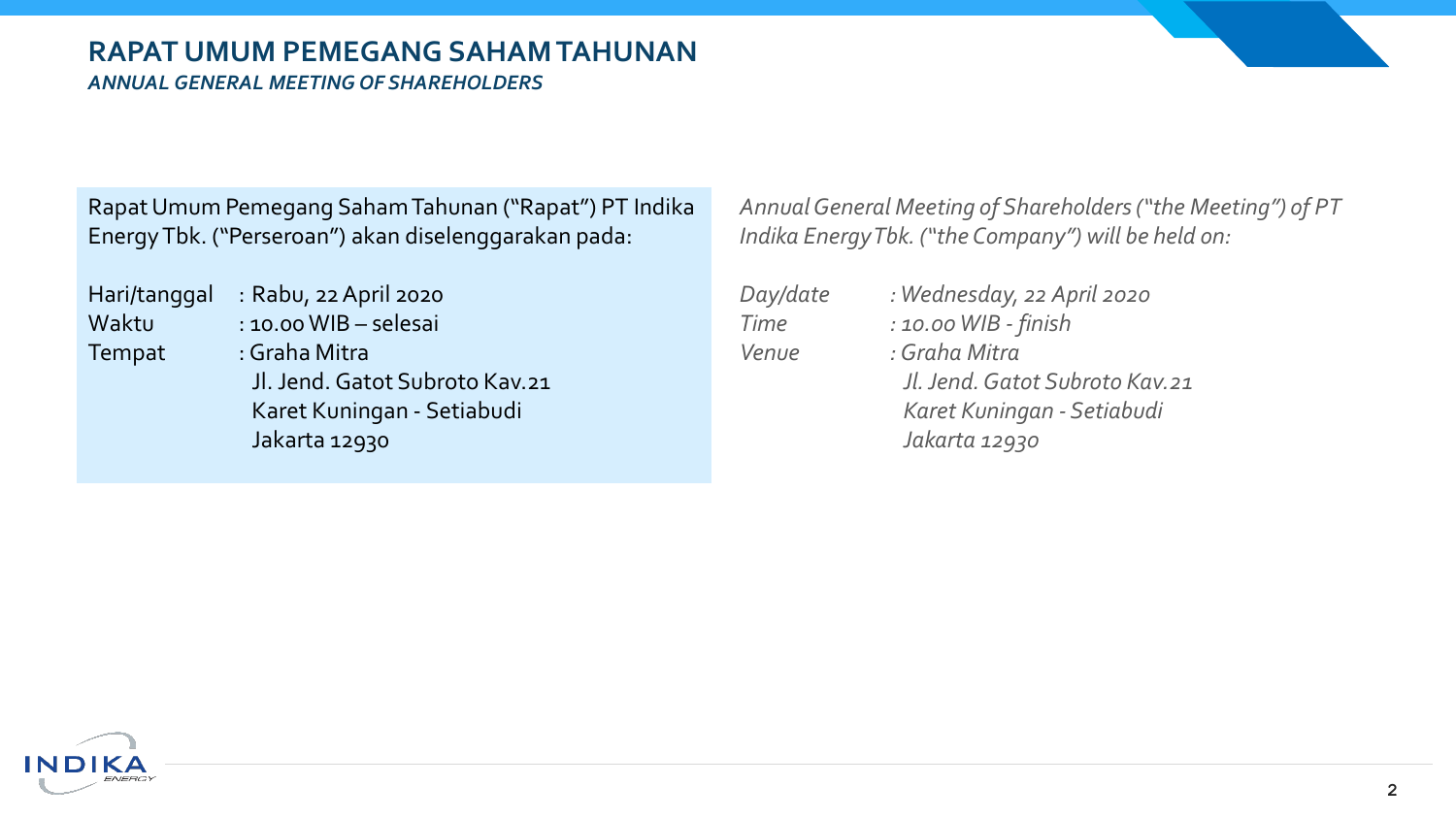### **MATA ACARA RAPAT** *AGENDA OF THE MEETING*

#### **RAPAT UMUM PEMEGANG SAHAM TAHUNAN**

- 1. Penyampaian dan persetujuan laporan tahunan Perseroan, laporan pertanggungjawaban Direksi Perseroan, dan laporan tugas pengawasan Dewan Komisaris Perseroan untuk tahun buku yang berakhir pada tanggal 31 Desember 2019.
- 2. Penyampaian dan pengesahan Laporan Keuangan Perseroan yang memuat Neraca dan Perhitungan Laba Rugi Perseroan untuk tahun buku yang berakhir pada tanggal 31Desember 2019.
- 3. Persetujuan penggunaan laba Perseroan untuk tahun buku yang berakhir pada tanggal 31 Desember 2019.
- 4. Penunjukan serta penetapan Akuntan Publik dan/atau Kantor Akuntan Publik untuk melakukan audit atas Laporan Keuangan Perseroan untuk tahun buku yang berakhir pada tanggal 31 Desember 2020.
- 5. Persetujuan perubahan susunan anggota Dewan Komisaris dan Direksi Perseroan.
- 6. Penetapan remunerasi bagi anggota Dewan Komisaris dan Direksi Perseroan untuk tahun 2020.

#### *ANNUAL GENERAL MEETING OF SHAREHOLDERS*

- *1. The submission and approval of the Company's annual report, the accountability report of the Board of Directors and the supervisory report of the Board of Commissioners for the financial year ended on 31 December 2019.*
- *2. The submission and ratification of the Company's Financial Report that consist Balance Sheet and Statement of Profit and Loss for the year ended on 31 December 2019.*
- *3. Approval of the use of the Company's profit for the year ended on 31 December 2019.*
- *4. Appointment and determination of Public Accountant and/or Public Accountant Office to conduct an audit for the Company's Financial Report for the year ended on 31 December 2020.*
- *5. Approvals of amendment to the Composition of the members of the Board of Commissioners and Board of Directors of the Company.*
- *6. Determination of the remuneration of the members of the Board of Commissioners and the Board of Directors of the Company for the year 2020.*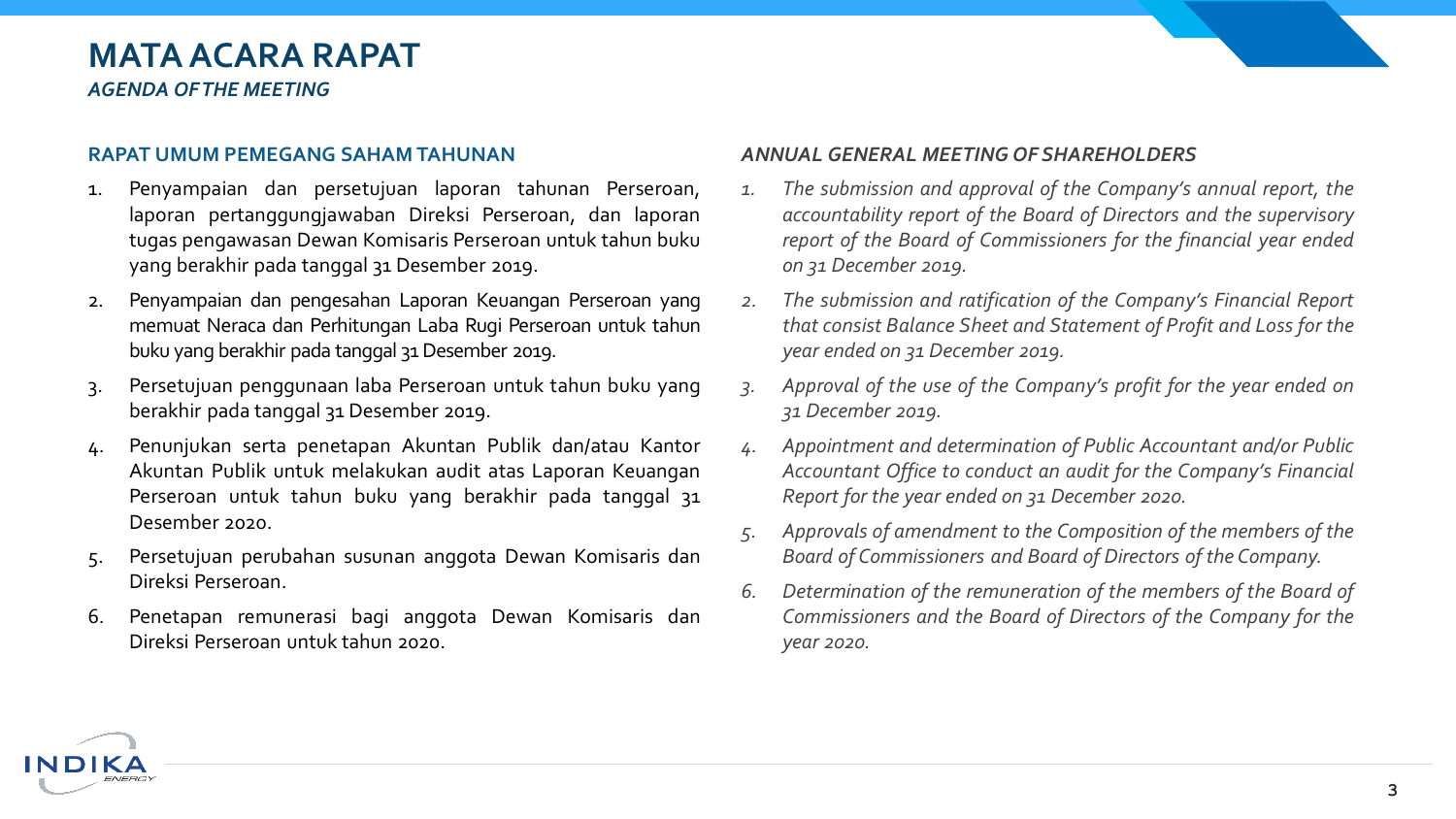*AGENDA OF THE ANNUAL GENERAL MEETING OF SHAREHOLDERS* 

#### **MATA ACARA PERTAMA**

ND

Penyampaian dan persetujuan laporan tahunan Perseroan, laporan pertanggungjawaban Direksi Perseroan, dan laporan tugas pengawasan Dewan Komisaris Perseroan untuk tahun buku yang berakhir pada tanggal 31 Desember 2019.

Penjelasan: Agenda ini mencakup persetujuan sesuai persyaratan Pasal 20 ayat 5 Anggaran Dasar Perseroan dan Pasal 69 dan 78 Undang-undang No. 40 Tahun 2007 ("UUPT"), bahwa laporan tahunan Perseroan, laporan pertanggungjawaban Direksi Perseroan, dan laporan tugas pengawasan Dewan Komisaris Perseroan harus mendapatkan persetujuan dari Rapat Umum Pemegang Saham.

#### *FIRST AGENDA*

*The submission and approval of the Company's annual report, the accountability report of the Board of Directors and the supervisory report of the Board of Commissioners for the financial year ended on 31 December 2019.*

*Description: This agenda covers the approval as required under Article 20 paragraph 5 of the Articles of Association of the Company and Articles 69 and 78 of Law No. 40 of 2007 regarding Limited Liability Companies ("UUPT"), that the Company's annual report, the accountability report of the Board of Directors and the supervisory report of the Board of Commissioners of the Company shall obtain approval from the General Meeting of Shareholders.*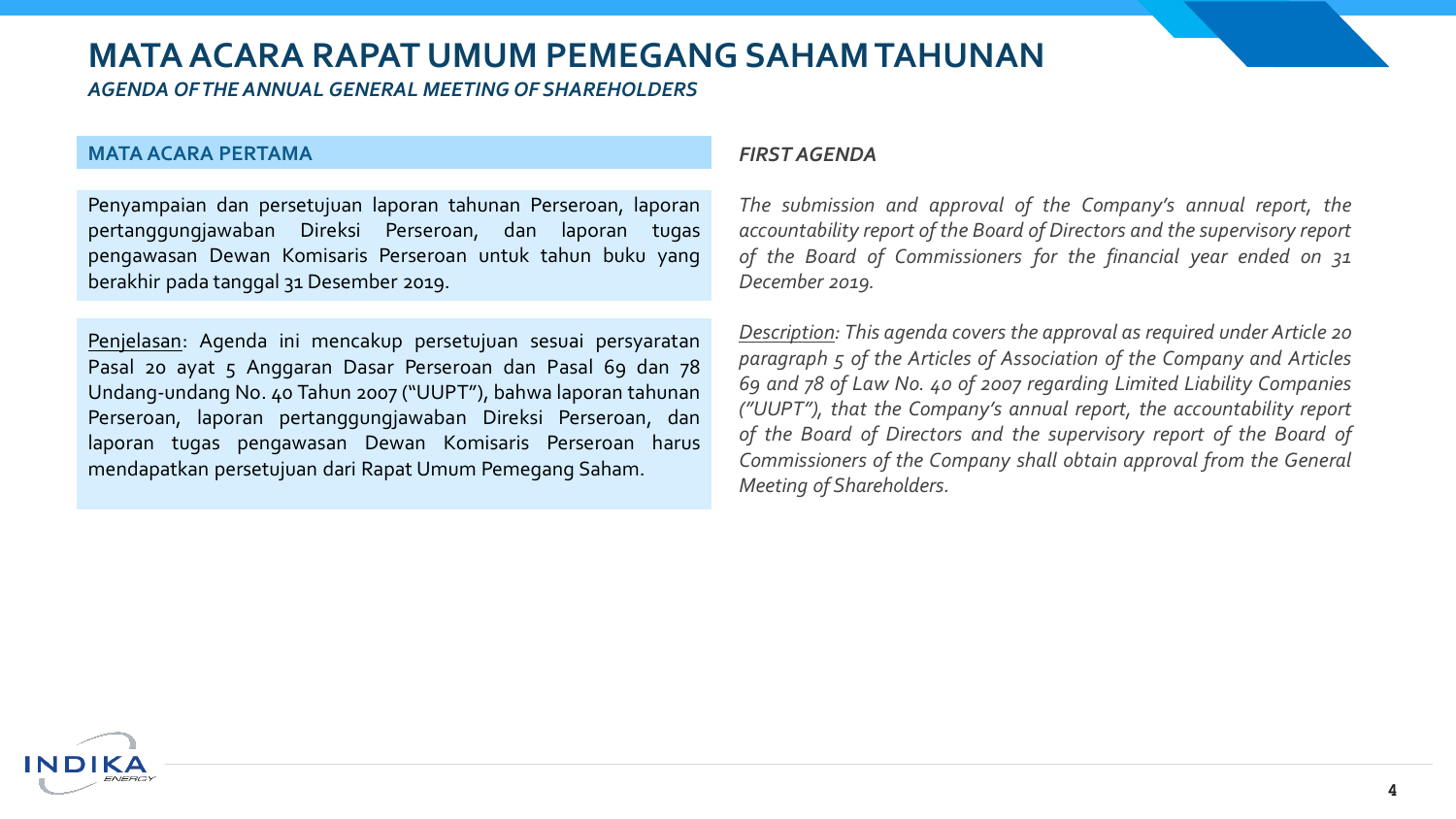*AGENDA OF THE ANNUAL GENERAL MEETING OF SHAREHOLDERS* 

#### **MATA ACARA KEDUA**

Penyampaian dan pengesahan Laporan Keuangan Perseroan yang memuat Neraca dan Perhitungan Laba Rugi Perseroan untuk tahun buku yang berakhir pada tanggal 31Desember 2019.

Penjelasan: Agenda ini mencakup persetujuan sesuai persyaratan Pasal 20 ayat 5 dan ayat 6 Anggaran Dasar Perseroan dan Pasal 69 UUPT, bahwa Laporan Keuangan yang memuat Neraca dan Perhitungan Laba Rugi Perseroan untuk Tahun Buku yang berakhir tanggal 31 Desember 2019 harus mendapatkan pengesahan dari Rapat Umum Pemegang Saham.

#### **MATA ACARA KETIGA**

INDI

Persetujuan penggunaan laba Perseroan untuk tahun buku yang berakhir pada tanggal 31 Desember 2019.

Penjelasan: Agenda ini mencakup persetujuan sesuai persyaratan Pasal 21 ayat 1 Anggaran Dasar Perseroan dan Pasal 70 dan 71 UUPT, bahwa penggunaan laba Perseroan harus mendapatkan pengesahan dari Rapat Umum Pemegang Saham.

#### *SECOND AGENDA*

*The submission and ratification of the Company's Financial Report that consist Balance Sheet and Statement of Profit and Loss for the year ended on 31 December 2019.*

*Description: This agenda covers the approval as required under Article 20 paragraphs 5 and 6 of Article of Association of the Company and Article 69 of UUPT that the Company's Financial Report consists of Balance Sheet and Statement of Profit and Loss of the Company for the year ended on 31 December 2019 shall obtain approval from the General Meeting of Shareholders.*

#### *THIRD AGENDA*

*Approval of the use of the Company's profit for the year ended on 31 December 2019.*

*Description: This agenda covers the approval as required under Article 21 paragraph 1 of the Articles of Association of the Company and Articles 70 and 71 of UUPT, that the use of profits of the Company shall obtain approval from theGeneral Meeting of Shareholders.*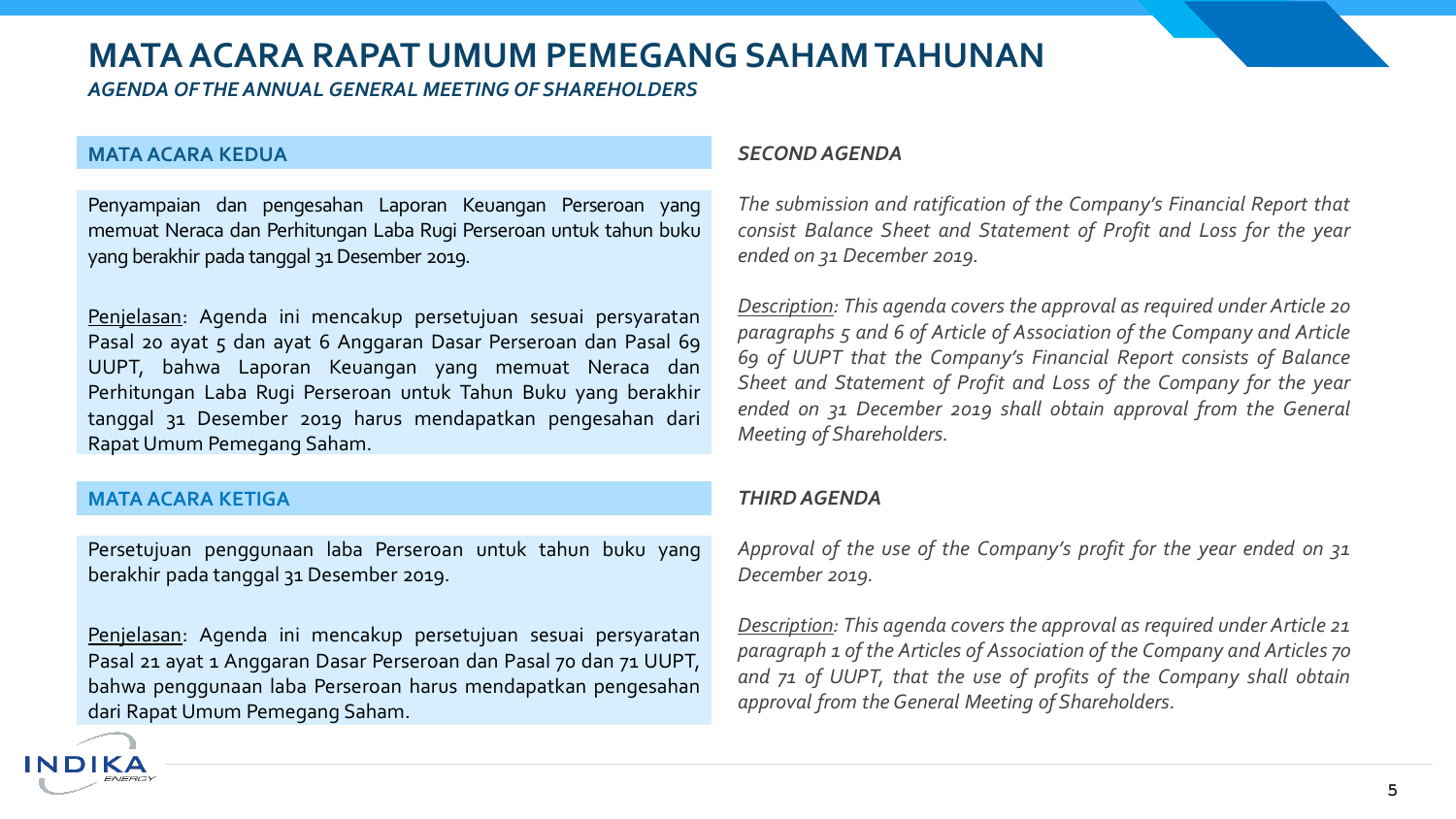*AGENDA OF THE ANNUAL GENERAL MEETING OF SHAREHOLDERS* 

#### **MATA ACARA KEEMPAT**

Penunjukan serta penetapan Akuntan Publik dan/atau Kantor Akuntan Publik untuk melakukan audit atas Laporan Keuangan Perseroan untuk tahun buku yang berakhir pada tanggal 31 Desember 2020.

Penjelasan: Agenda ini mencakup persetujuan untuk penunjukan dan penetapan Akuntan Publik dan/atau Kantor Akuntan Publik untuk mengaudit Laporan Keuangan Perseroan untuk tahun buku yang berakhir tanggal 31 Desember 2020.

#### **MATA ACARA KELIMA**

IND

Persetujuan perubahan susunan Dewan Komisaris dan Direksi Perseroan.

Penjelasan: Agenda ini mencakup persetujuan untuk perubahan susunan anggota Dewan Komisaris dan Direksi sesuai ketentuan Pasal 14 dan 17 Anggaran Dasar Perseroan, dan Pasal 7 dan 23 Peraturan Otoritas Jasa Keuangan No. 33/POJK.04/2014 tentang Direksi dan Dewan Komisaris Emiten atau Perusahaan Publik.

#### *FOURTH AGENDA*

*Appointment and determination of Public Accountant and/or Public Accountant Office to conduct an audit for the Company's Financial Report for the year ended on 31 December 2020.*

*Description: This agenda covers approval for an appointment and determination of Public Accountant and/or Public Accountant Office to conduct an audit for the Company's Financial Statement for the year ended on 31 December 2020.*

#### *FIFTH AGENDA*

*Approvals of amendment to the Composition of the members of the Board of Commissioners and Board of Directors of the Company.*

*Description: This agenda covers approval for amendment of Board of Commissioners and Board of Directors compositions in accordance with Articles 14 and 17 of the Company's Articles of Associations and Articles 7 and 23 of Peraturan Otoritas Jasa Keuangan No. 33/POJK.04/2014 regarding the Board of Directors and the Board of Commissioners of the Issuers or Public Company.*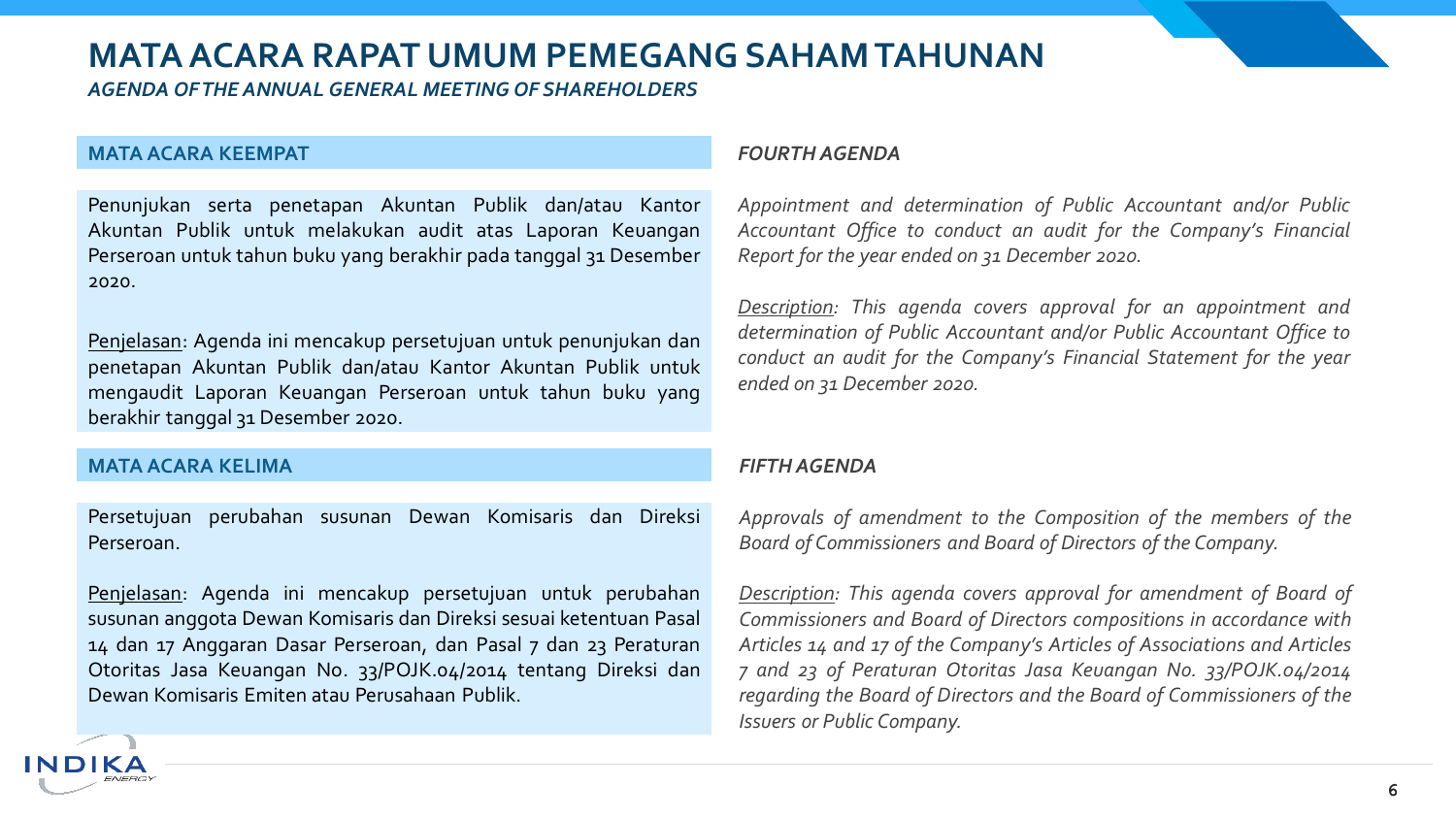*AGENDA OF THE ANNUAL GENERAL MEETING OF SHAREHOLDERS* 

#### **MATA ACARA KEENAM**

Penetapan remunerasi bagi anggota Dewan Komisaris dan Direksi Perseroan untuk tahun 2020.

Penjelasan: Agenda ini mencakup persetujuan penetapan remunerasi bagi anggota Dewan Komisaris dan Direksi Perseroan sesuai ketentuan Pasal 96 ayat 1 dan Pasal 113 UUPT yang memerlukan persetujuan dari Rapat Umum Pemegang Saham.

#### *SIXTH AGENDA*

*Determination of the remuneration of the members of the Board of Commissioners and the Board of Directors of the Company for the year 2020.*

*Description: This agenda covers approval for the determination of the remuneration of the members of the Board of Commissioners and the Board of Directors of the Company in accordance with Articles 96 paragraph 1 and Article 113 of UUPT which requires approval from the General Meeting of Shareholders.*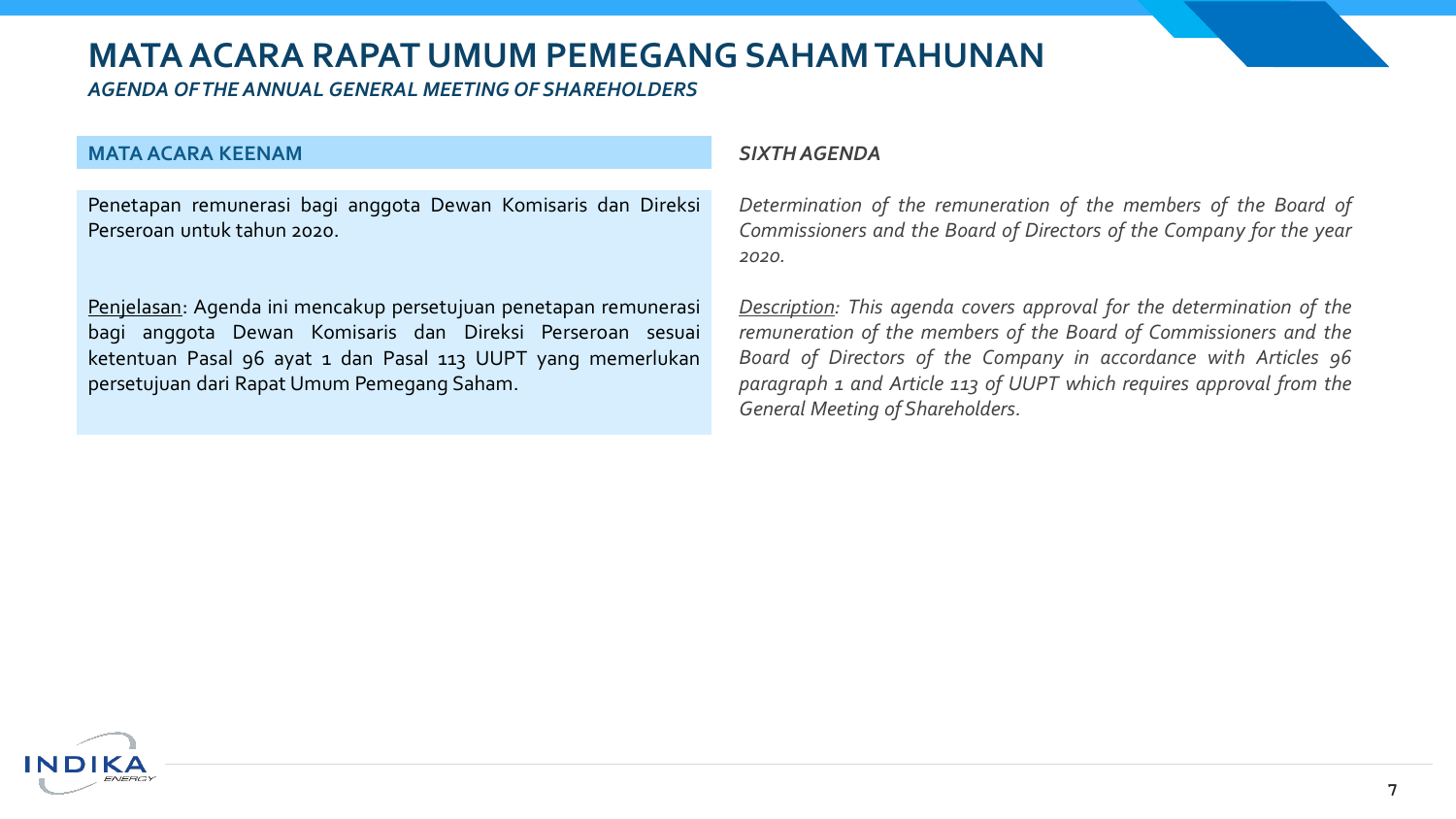# **Profil Calon Dewan Komisaris**



### **Farid Harianto**

Usia 67 tahun. Beliau telah lama dikenal sebagai pakar, ekonom dan analis senior baik di dalam negeri maupun di luar negeri. Selain menjabat sebagai anggota Dewan Komisaris di PT Unggul Indah Cahaya Tbk., PT Toba Bara Sejahtera Tbk, PT Bata International Tbk., PT Tripatra Engineers and Constructors and PT Tripatra Engineering and PT Majoris Asset Management. Selain itu, Beliau juga menjabat sebagai anggota komite di PT Maybank IndonesiaTbk., dan PT Matahari Department StoreTbk.

Beliau memiliki pengalaman di berbagai perusahaan terkemuka di Indonesia baik di bidang akademik, pemerintahan ataupun di swasta. Namanya juga merambah dunia internasional dengan dipercaya untuk terlibat dalam beberapa proyek penting pada FIAS/Bank Dunia, ADB, CIDA, dan IDRC. Dalam jajaran elit pemerintah Indonesia, nama Beliau telah dikenal sejak 1995, antara lain sebagai CEO PT Pefindo (perusahaan pemeringkat efek) dan kemudian diangkat sebagai Wakil Ketua Badan Penyehatan Perbankan Indonesia. Beliau juga pernah berperan sebagai staf khusus Wakil Presiden Republik Indonesia (2009 – 2014), dan sebagai penasihat senior Gubernur Bank Indonesia khusus untuk resolusi Bank Indover (2008 – 2013).

Bapak Farid Harianto menempuh pendidikan sarjana teknik elektro di Institut Teknologi Bandung (ITB) Indonesia (ITB;1975), pendidikan Master di bidang Ekonomi Terapan (1988) dan Ph.D. di The Wharton School of University of Pennsylvania, Amerika Serikat (1989).

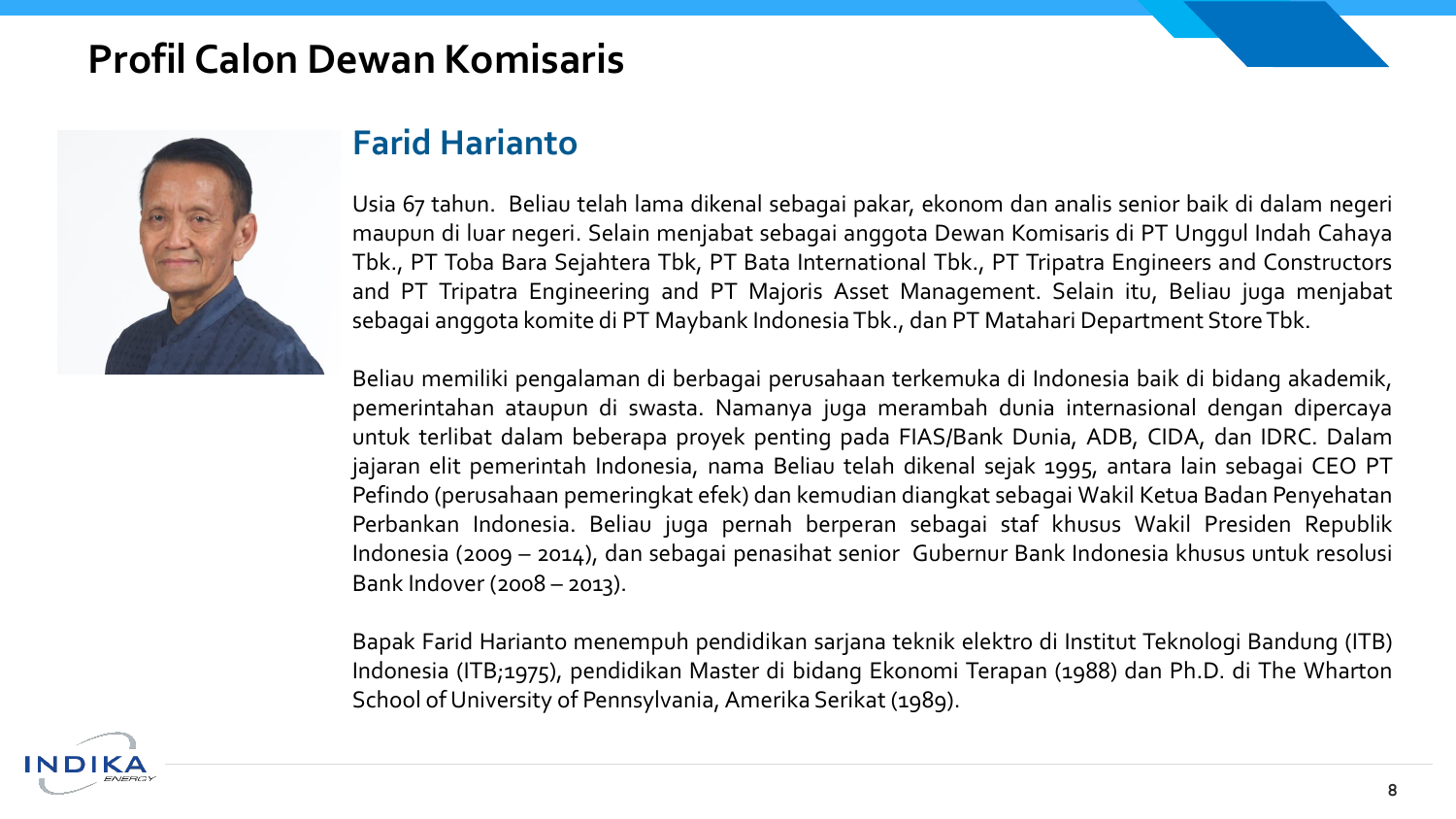# **Profil Calon Dewan Komisaris**



## **Eko Putro Sandjojo**

Usia 54 tahun. Beliau memulai karir manajemen di PT Indonesia Farming sebagai General Manager (1994-1997), Direktur PT Sierah Produce Tbk. (1997-2006), Direktur Utama PT. Humpuss (2006-2009), CEO dan Wakil Direktur Utama PT Sierad Produce Tbk. (2009-2014) dan Direktur Utama PT. Sierad ProduceTbk. (2014-2016).

Pada tanggal 27 Juli 2016, Beliau ditugaskan menjadi Menteri Desa Pembangunan Daerah Tertinggal dan Transmigrasi hingga berakhirnya masa tugas Kabinet Kabinet Kerja pada tanggal 20 Oktober 2019 yang lalu.

Menyelesaikan Pendidikan Diploma 3 di bidang Teknik Elektronika di Politeknik Universitas Indonesia, Bachelor of Science di bidang Teknik Listrik di University of Kentucky dan MBA di Institut Pengembangan Manajemen Indonesia.

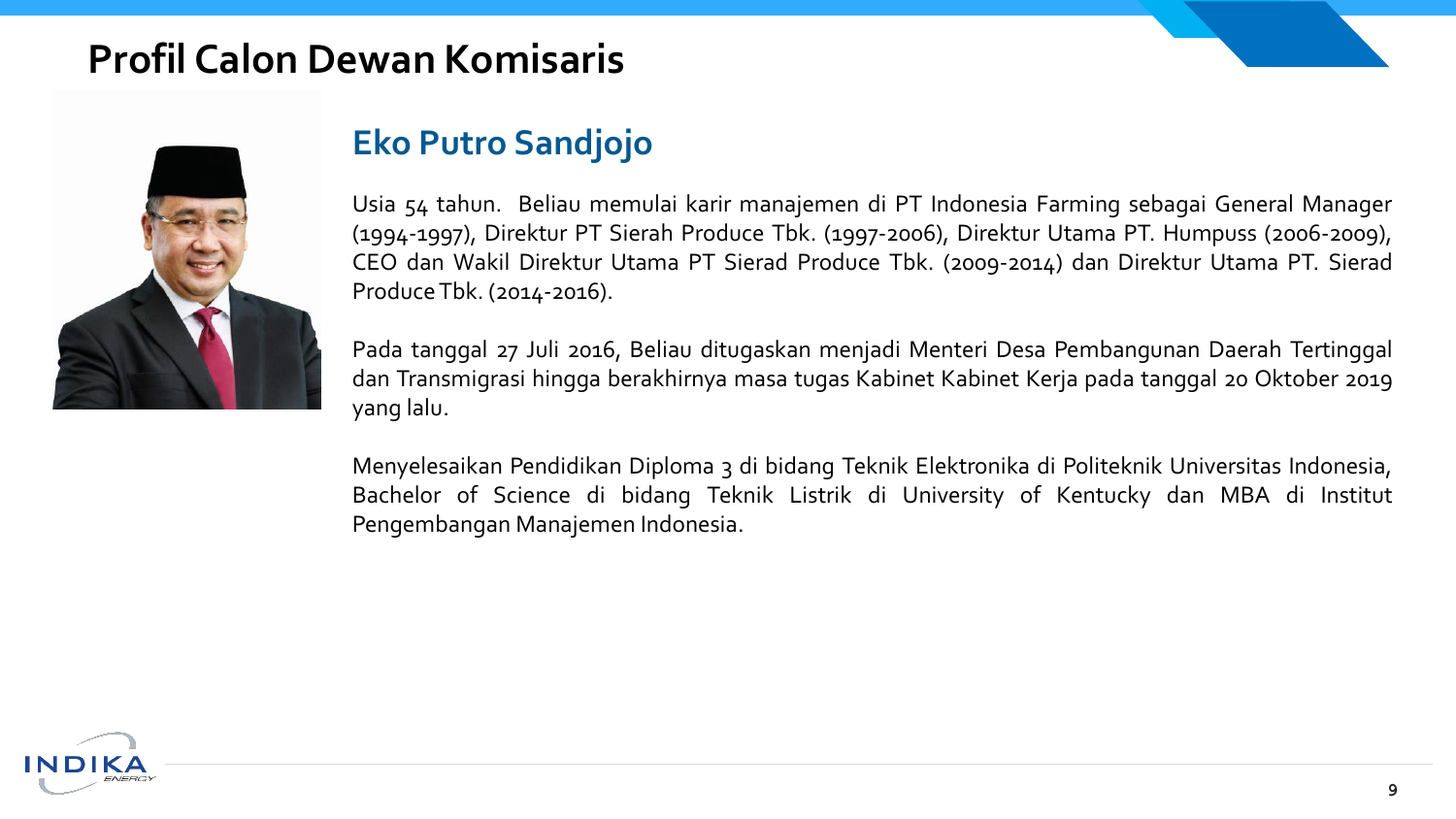# **Profil Calon Direksi**



### **Retina Rosabai**

Warga Negara Indonesia, 52 tahun. Beliau bergabung di PT Indika Energy Tbk. sejak tahun 2008 dengan jabatan terakhir sebagai Chief Financial Officer (2018-sekarang). Saat ini Beliau merangkap sebagai Komisaris PT Kideco Jaya Agung dan PT Indika Indonesia Resources. Sebelumnya, Beliau menjabat sebagai Komisaris PT Petrosea Tbk (2015-2016, Wakil Direktur Utama MBSS (2012-2013).

Beliau pernah menjabat sebagai *Vice President Corporate Finance* PT Holdiko Perkasa (1999-2004), merangkap sebagai Komisaris PT Indomarco Prismata (Indomaret) (2000-2001), Direktur Guangdong Jiangmen ISN Float Glass Co. Ltd., China (2001-2002), Direktur Indo Sembawang Nippon Glass Pte., Ltd., Singapore (2001-2002), Komisaris PT Indomarco Adi Prima dan PT Salim Ivomas Pratama - anak perusahaan dari PT Indofood Sukses Makmur Tbk. (2001-2004). *Senior Investment Analyst* UBS Securities Indonesia (1996-1998), *Senior Investment Analyst* Sun Hung Kai Securities (1994-1996), Auditor KPMG Indonesia (1993-1994), Accountant di Mon Valley Travel, Inc. Pittsburgh, Pennsylvania, USA (1990-1992).

Beliau Memperoleh gelar *Bachelor of Science in Business Administration - Accounting* dari Duquesne University, Pittsburgh, Pennsylvania, USA (1990).

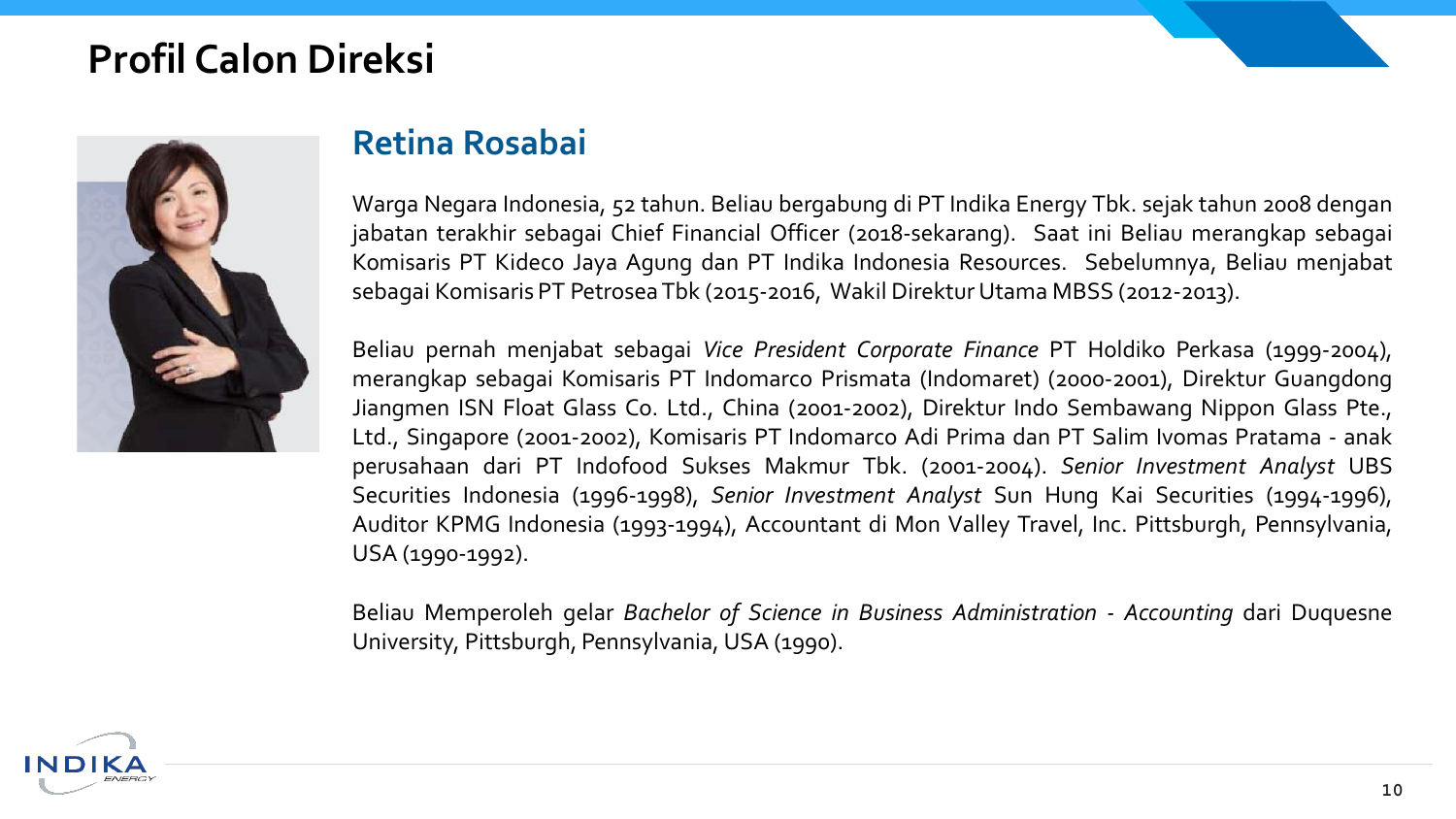# **Profil Calon Direksi**



## **Purbaja Pantja**

51 tahun. Beliau memulai meniti karir pada industri perbankan diantaranya sebagai Head of Investment Banking Indonesia di NM Rothschild & Sons Singapura (2003-2007), Head of Global Banking Indonesia di Deutsche Bank Singapura (2008-2010) dan Head of Strategic Coverage Indonesia di Standard Chartered Bank Singapura (2010-2013). Beliau juga menjabat sebagai Presiden Direktur di PT Alam Sutera Realty Tbk. dan Senior Director di Capital Group Private Markets sebelum bergabung di PT Indika Energy Tbk.

Beliau bergabung di PT Indika Energy Tbk. pada bulan November 2017 sebagai Chief Investment Officer. Beliau juga menjabat sebagai anggota Komite Project & Investment di PT Petrosea Tbk. (sejak April 2018), serta Komisaris di PT Kideco Jaya Agung (sejak Januari 2018) dan di PT Petrosea Tbk. (sejak April 2019). Beliau juga menjabat sebagai Direktur dan Komisaris di beberapa anak perusahaan PT Indika EnergyTbk.

Beliau meraih gelar BSc (cum laude) di bidang Statistics & Economics (*double majors*) dari University of California, Davis (California, USA) pada tahun 1991 dan MBA di bidang Finance dari Carnegie Mellon University, Pittsburgh (Pennsylvania, USA) pada tahun 1983.